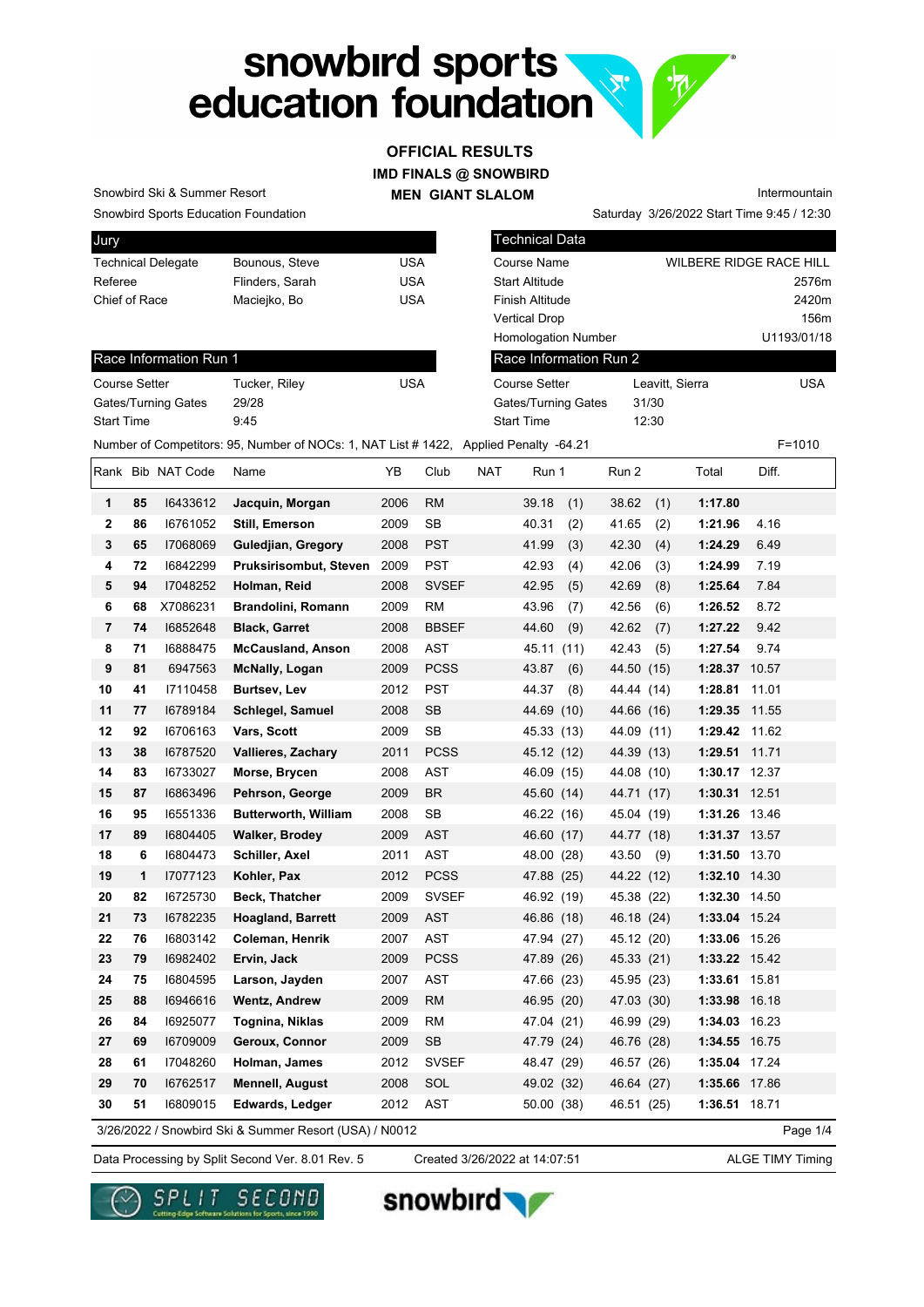#### Snowbird Sports Education Foundation Snowbird Ski & Summer Resort

# **IMD FINALS @ SNOWBIRD MEN GIANT SLALOM OFFICIAL RESULTS**

Intermountain

|  | Saturday 3/26/2022 Start Time 9:45 / 12:30 |  |  |  |
|--|--------------------------------------------|--|--|--|
|--|--------------------------------------------|--|--|--|

|          |         | Rank Bib NAT Code    | Name                                                | YB           | Club                        | NAT | Run 1                    | Run 2                    | Total                          | Diff. |
|----------|---------|----------------------|-----------------------------------------------------|--------------|-----------------------------|-----|--------------------------|--------------------------|--------------------------------|-------|
| 31       | 33      | 16979241             | Janssen, Cameron                                    | 2012         | <b>PCSS</b>                 |     | 48.94 (30)               | 47.92 (34)               | 1:36.86 19.06                  |       |
| 32       | 13      | 17077745             | Jordan, Palmer                                      | 2011         | <b>PCSS</b>                 |     | 49.76 (36)               | 47.13 (31)               | 1:36.89 19.09                  |       |
| 33       | 78      | 16884201             | <b>Nokes, Everett</b>                               | 2009         | <b>AST</b>                  |     | 49.86 (37)               | 48.07 (36)               | 1:37.93 20.13                  |       |
| 34       | 40      | 17011988             | Strangis, Julian                                    | 2012         | <b>PCSS</b>                 |     | 50.28 (39)               | 47.95 (35)               | 1:38.23 20.43                  |       |
| 35       | 43      | 16978442             | Ennen, Carter                                       | 2010         | <b>PCSS</b>                 |     | 49.74 (35)               | 48.63 (41)               | 1:38.37 20.57                  |       |
| 36       | 36      | I7021055             | <b>Blayden, Knox</b>                                | 2010         | SB                          |     | 50.28 (39)               | 48.33 (39)               | 1:38.61 20.81                  |       |
| 37       | 17      | 17078207             | Lemaitre, Kalvin                                    | 2011         | <b>PCSS</b>                 |     | 51.26 (43)               | 47.41 (32)               | 1:38.67 20.87                  |       |
| 38       | 59      | 17014313             | Glover, Dylan                                       | 2012         | <b>PCSS</b>                 |     | 50.69 (41)               | 48.29 (38)               | 1:38.98 21.18                  |       |
| 39       | 15      | 16848004             | Brown, Toby                                         | 2010         | <b>PCSS</b>                 |     | 48.95 (31)               | 50.07 (47)               | 1:39.02 21.22                  |       |
| 40       | 47      | 17021645             | Scoffield, Benson                                   | 2010         | <b>SB</b>                   |     | 51.07 (42)               | 48.22 (37)               | 1:39.29 21.49                  |       |
| 41       | 62      | 16943547             | Looney, Sam                                         | 2012         | <b>SB</b>                   |     | 51.42 (44)               | 48.66 (42)               | 1:40.08 22.28                  |       |
| 42       | 93      | 16618976             | Larsen, Graham                                      | 2009         | SB                          |     | 52.21 (45)               | 48.85 (43)               | 1:41.06 23.26                  |       |
| 43       | 56      | 16950933             | Cai, Leonard                                        | 2010         | <b>SB</b>                   |     | 52.58 (48)               | 49.79 (46)               | 1:42.37 24.57                  |       |
| 44       | 26      | 17134531             | Sachs, Parker                                       | 2011         | <b>PCSS</b>                 |     | 53.00 (51)               | 49.45 (45)               | 1:42.45 24.65                  |       |
| 45       | 10      | 7036538              | Baird, Axel                                         | 2011         | <b>PCSS</b>                 |     | 52.42 (46)               | 50.20 (50)               | 1:42.62 24.82                  |       |
| 46       | 9       | 17037143             | Pani, Rohan                                         | 2010         | <b>RM</b>                   |     | 53.63 (52)               | 49.35 (44)               | 1:42.98 25.18                  |       |
|          | 7       | 16764529             | Harris, Kai                                         | 2010         | <b>AST</b>                  |     | 54.55 (57)               | 48.43 (40)               | 1:42.98 25.18                  |       |
| 48       | 46      | 16865287             | Arens, Quinn                                        | 2011         | SB                          |     | 52.90 (50)               | 50.10 (48)               | 1:43.00 25.20                  |       |
| 49       | 25      | 17136888             | Paunovich, Benjamin                                 | 2012         | <b>PST</b>                  |     | 53.73 (53)               | 50.19 (49)               | 1:43.92 26.12                  |       |
| 50       | 18      | 17040576             | Kinkead, Dylan                                      | 2011         | <b>RM</b>                   |     | 52.56 (47)               | 51.77 (55)               | 1:44.33 26.53                  |       |
| 51       | 52      | 17130995             | Donigan, Owen                                       | 2010         | <b>RM</b>                   |     | 52.64 (49)               | 52.49 (58)               | 1:45.13 27.33                  |       |
| 52       | 11      | 16973032             | Svendsen, Aksel                                     | 2010         | AST                         |     | 54.51 (56)               | 51.42 (53)               | 1:45.93 28.13                  |       |
| 53       | 57      | 17025234             | Vexler, Caleb                                       | 2011         | <b>SBN</b>                  |     | 54.94 (59)               | 51.24 (52)               | 1:46.18 28.38                  |       |
| 54       | 48      | 17135049             | Carlson, Noah                                       | 2013         | <b>SBN</b>                  |     | 54.67 (58)               | 51.62 (54)               | 1:46.29 28.49                  |       |
| 55       | 34      | 17003934             | Kaufman Angell, Nico                                | 2012         | <b>PCSS</b>                 |     | 53.76 (54)               | 52.62(61)                | 1:46.38 28.58                  |       |
| 56       | 24      | 17027939             | <b>Baker, Collyer</b>                               | 2013         | <b>SBN</b>                  |     | 54.36 (55)               | 52.60 (60)               | 1:46.96 29.16                  |       |
| 57       | 44      | 17026057             | Ermidis, Niko                                       | 2013         | <b>SB</b>                   |     | 55.41 (62)               | 52.53 (59)               | 1:47.94 30.14                  |       |
| 58       | 3       | 16828780             | Sun, Patrick                                        | 2011         | <b>IND</b>                  |     | 56.48 (63)               | 52.01 (56)               | 1:48.49 30.69                  |       |
| 59       | 53      | 17053314             | Thorn, Ethan                                        | 2012         | <b>SB</b>                   |     | 55.30 (61)               | 53.45 (63)               | 1:48.75 30.95                  |       |
| 60<br>61 | 8<br>37 | 17127417<br>16909100 | Andrasko, Stephen                                   | 2012<br>2013 | <b>SBN</b>                  |     | 56.61 (65)<br>56.64 (66) | 52.29 (57)               | 1:48.90 31.10<br>1:49.33 31.53 |       |
| 62       | 32      | 17136636             | <b>Holland, Xavier</b><br><b>Stansbury, William</b> | 2012         | <b>BBSEF</b><br><b>PCSS</b> |     |                          | 52.69 (62)<br>53.47 (64) | 1:50.00 32.20                  |       |
| 63       | 90      | 17069701             | Wright, Evan                                        | 2008         | <b>BBSEF</b>                |     | 56.53 (64)<br>55.14 (60) | 55.84 (69)               | 1:50.98 33.18                  |       |
| 64       | 55      | 16943551             | Looney, Jack                                        | 2011         | SB                          |     | 57.26 (68)               | 54.73 (67)               | 1:51.99 34.19                  |       |
| 65       | 39      | 17147138             | <b>Wucetich, William</b>                            | 2013         | <b>RM</b>                   |     | 59.16 (69)               | 55.11 (68)               | 1:54.27 36.47                  |       |
| 66       | 60      | 17132924             | <b>Cuttlers, Simon</b>                              | 2013         | <b>BBSEF</b>                |     | 1:02.20(72)              | 56.60 (70)               | 1:58.80 41.00                  |       |
| 67       | 64      | 17173556             | Quisenberry, Lucas                                  | 2013         | <b>SB</b>                   |     | 1:03.55(75)              | 56.73 (71)               | 2:00.28 42.48                  |       |
| 68       | 2       | 17090592             | Chen, Aaron                                         | 2011         | <b>RM</b>                   |     | 1:01.31(70)              | 59.59 (77)               | 2:00.90 43.10                  |       |
| 69       | 4       | 17084743             | Taylor, Hugo                                        | 2012         | <b>SBN</b>                  |     | 1:02.17(71)              | 58.84 (73)               | 2:01.01 43.21                  |       |
| 70       | 14      | 16855065             | <b>Callantine, Miles</b>                            | 2010         | <b>SBN</b>                  |     | 1:02.50(73)              | 58.85 (74)               | 2:01.35 43.55                  |       |
| 71       | 45      | 17052921             | Anderson, Hatch                                     | 2013         | SB                          |     | 1:03.16(74)              | 59.53 (76)               | 2:02.69 44.89                  |       |
| 72       | 49      | 17088534             | Karr, Bronson                                       | 2013         | <b>PCFT</b>                 |     | 1:05.63(77)              | 58.34 (72)               | 2:03.97 46.17                  |       |
| 73       | 23      | 17020191             | Anderson, Steely                                    | 2012         | SB                          |     | 1:07.78 (80)             | 1:00.47(78)              | 2:08.25 50.45                  |       |
| 74       | 42      | 17134396             | Thomsen, Trevor                                     | 2010         | <b>BBSEF</b>                |     | 1:04.87(76)              | 1:03.71(80)              | 2:08.58 50.78                  |       |
| 75       | 50      | 17173415             | Cai, William                                        | 2013         | <b>SB</b>                   |     | 1:06.54(78)              | 1:05.73(82)              | 2:12.27 54.47                  |       |

3/26/2022 / Snowbird Ski & Summer Resort (USA) / N0012

Page 2/4

Data Processing by Split Second Ver. 8.01 Rev. 5 Created 3/26/2022 at 14:07:51 ALGE TIMY Timing

Created 3/26/2022 at 14:07:51



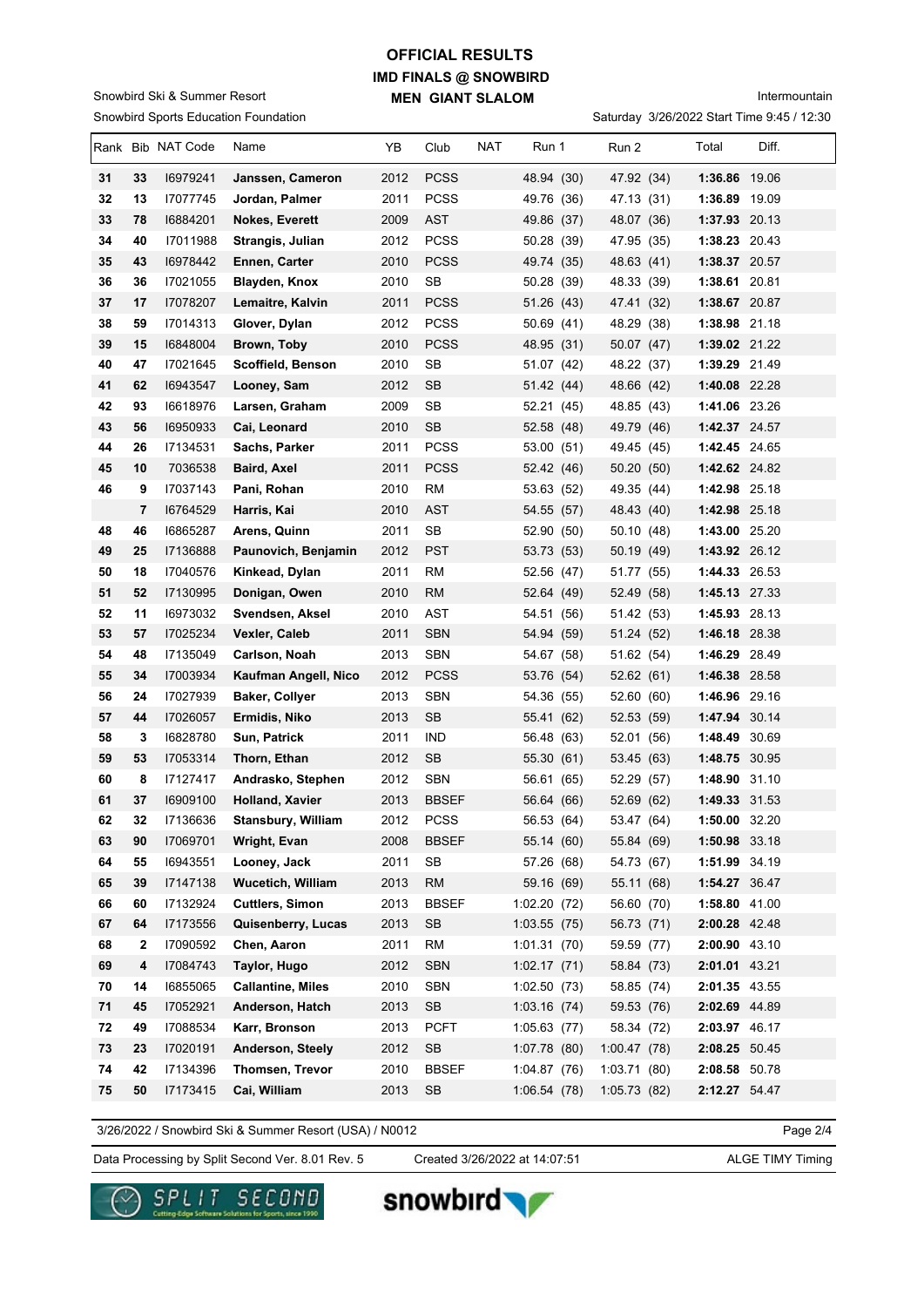# **IMD FINALS @ SNOWBIRD MEN GIANT SLALOM OFFICIAL RESULTS**

Intermountain

|    |         |                              | <b>Snowbird Sports Education Foundation</b> |      |                 |     |             |                          |         | Saturday 3/26/2022 Start Time 9:45 / 12:30 |
|----|---------|------------------------------|---------------------------------------------|------|-----------------|-----|-------------|--------------------------|---------|--------------------------------------------|
|    |         | Rank Bib NAT Code            | Name                                        | YB   | Club            | NAT | Run 1       | Run 2                    | Total   | Diff.                                      |
| 76 | 16      | 16884211                     | Nokes, Gavin                                | 2011 | AST             |     | 1:11.89(82) | 1:02.54(79)              |         | 2:14.43 56.63                              |
| 77 | 29      | 17068977                     | Huerta Strodthoff, Pedr 2013                |      | <b>RM</b>       |     | 1:10.86(81) | 1:04.88(81)              |         | 2:15.74 57.94                              |
| 78 | 22      | 17105108                     | Johnson, Miles                              | 2011 | <b>SB</b>       |     | 1:18.15(83) | 1:07.75(83)              |         | 2:25.901:08.10                             |
|    |         |                              |                                             |      |                 |     |             |                          |         |                                            |
|    |         |                              | <b>NOT PERMITTED TO START 1st RUN</b>       |      |                 |     |             |                          |         |                                            |
|    |         |                              |                                             |      |                 |     |             |                          |         |                                            |
|    |         |                              | DID NOT START 1st RUN: 7 competitors        |      |                 |     |             |                          |         |                                            |
|    | 66      | 16803471                     | Clark, Charlie                              | 2009 | <b>AST</b>      |     |             |                          |         |                                            |
|    | 63      | 16980340                     | Solander, Erik                              | 2012 | <b>PCSS</b>     |     |             |                          |         |                                            |
|    | 31      | 17125961                     | Andalkar, Rishi                             | 2012 | <b>PCSS</b>     |     |             |                          |         |                                            |
|    | 28      | 17060035                     | Daniels, Wyatt                              | 2010 | RM              |     |             |                          |         |                                            |
|    | 21      | 17136295                     | Kehr, Jasper                                | 2011 | <b>PCSS</b>     |     |             |                          |         |                                            |
|    | 19      | 17048684                     | <b>Tillotson, Corban</b>                    | 2010 | SOL             |     |             |                          |         |                                            |
|    | 12      | 17085296                     | Hau, Alois                                  | 2010 | <b>SBN</b>      |     |             |                          |         |                                            |
|    |         |                              |                                             |      |                 |     |             |                          |         |                                            |
|    |         |                              | DID NOT FINISH 1st RUN: 3 competitors       |      |                 |     |             |                          |         |                                            |
|    | 67      | 16628735                     | Clark, Ashton                               | 2009 | BR              |     |             | 47.64 (33)               |         |                                            |
|    | 54      | 17087381                     | Karr, Logan                                 | 2010 | <b>RM</b>       |     |             | 53.96 (65)               |         |                                            |
|    | 35      | 17089088                     | Hertzel, Caliden                            | 2012 | <b>BR</b>       |     |             | 51.06 (51)               |         |                                            |
|    |         |                              |                                             |      |                 |     |             |                          |         |                                            |
|    |         |                              | DISQUALIFIED 1st RUN: 2 competitors         |      |                 |     |             |                          |         |                                            |
|    | 58      | 17131196                     | Hagen, Asher                                | 2011 | <b>PCSS</b>     |     |             | 54.54 (66)               | Gate 16 |                                            |
|    | 27      | 17173393                     | <b>Stokes, Aristotle</b>                    | 2011 | <b>SB</b>       |     |             | 59.37 (75)               | Gate 1  |                                            |
|    |         |                              |                                             |      |                 |     |             |                          |         |                                            |
|    |         |                              | <b>NOT PERMITTED TO START 2nd RUN</b>       |      |                 |     |             |                          |         |                                            |
|    |         |                              |                                             |      |                 |     |             |                          |         |                                            |
|    |         | <b>DID NOT START 2nd RUN</b> |                                             |      |                 |     |             |                          |         |                                            |
|    |         |                              |                                             |      |                 |     |             |                          |         |                                            |
|    |         |                              | DID NOT FINISH 2nd RUN: 3 competitors       |      |                 |     |             |                          |         |                                            |
|    | 91      | 16942873<br>16875290         | Collard, Jack<br>Miner, Truman              | 2009 | <b>AST</b>      |     | 49.64 (34)  | <b>DNF</b><br><b>DNF</b> |         |                                            |
|    | 20<br>5 |                              |                                             | 2012 | SB<br><b>SB</b> |     | 49.30 (33)  |                          |         |                                            |
|    |         | 16868899                     | Papangkorn, Winston                         | 2010 |                 |     | 57.04 (67)  | <b>DNF</b>               |         |                                            |
|    |         |                              | DISQUALIFIED 2nd RUN: 2 competitors         |      |                 |     |             |                          |         |                                            |
|    | 80      | 17031577                     | Richards, Jace                              | 2009 | <b>SBN</b>      |     | 47.12 (22)  | <b>DSQ</b>               | Gate 12 |                                            |
|    | 30      | 17021856                     | Economides, Oren                            | 2012 | <b>SB</b>       |     | 1:07.05(79) | <b>DSQ</b>               | Gate 15 |                                            |
|    |         |                              |                                             |      |                 |     |             |                          |         |                                            |

3/26/2022 / Snowbird Ski & Summer Resort (USA) / N0012

Page 3/4

Data Processing by Split Second Ver. 8.01 Rev. 5 Created 3/26/2022 at 14:07:51 ALGE TIMY Timing

Created 3/26/2022 at 14:07:51

snowbird



Snowbird Ski & Summer Resort